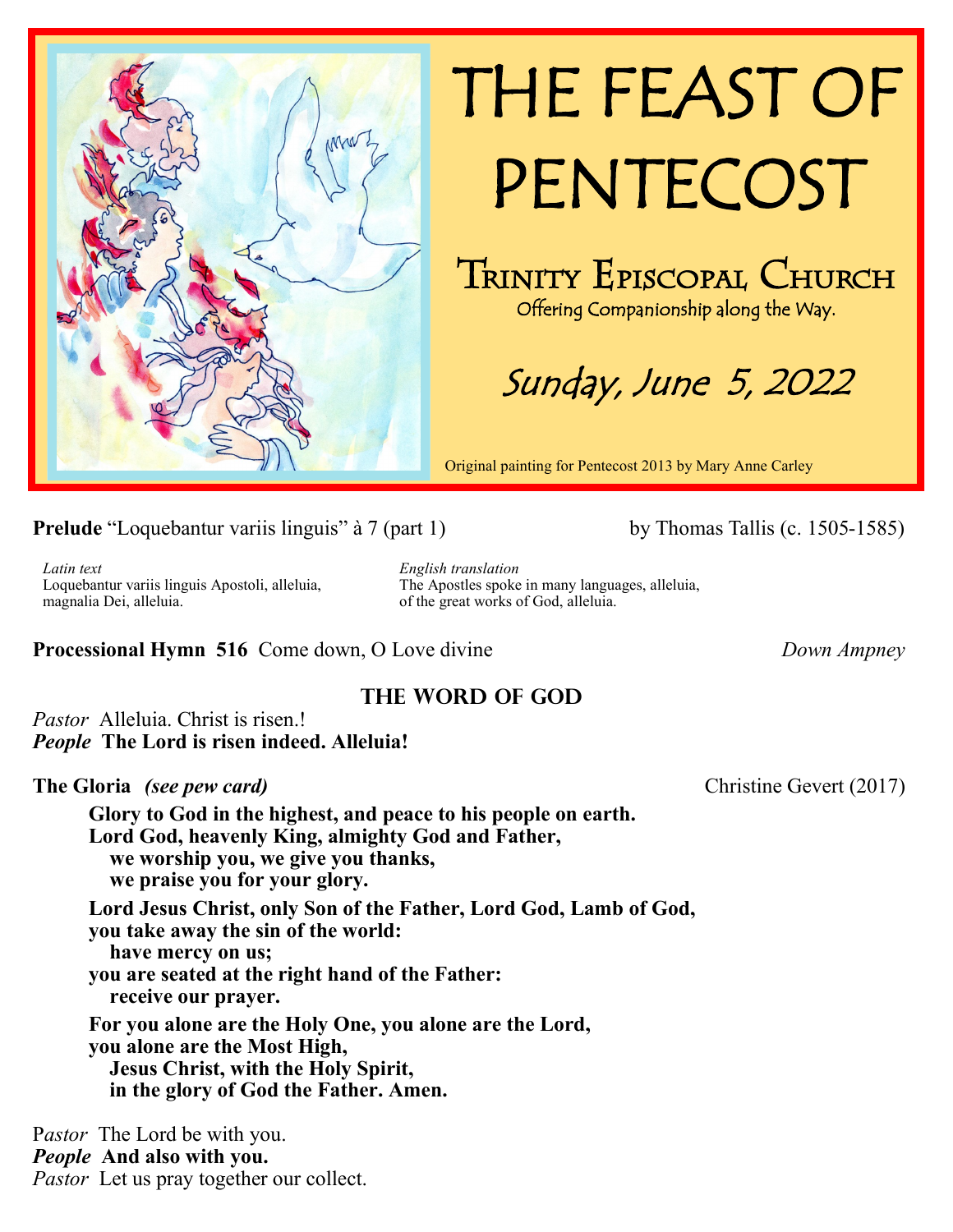**O God, who on this day taught the hearts of your faithful people by sending to them the light of your Holy Spirit: Grant us by the same Spirit to have a right judgment in all things, and evermore to rejoice in his holy comfort; through Jesus Christ your Son our Lord, who lives and reigns with you, in the unity of the Holy Spirit, one God, for ever and ever. Amen.**

# **A reading from the Acts of the Apostles 2:1-21**

German

Als nun die Zeit erfüllt und der Tag des Pfingstfestes gekommen war, waren sie alle beisammen an einem Ort.

 $2$  Da entstand auf einmal vom Himmel her ein Brausen, wie wenn ein heftiger Sturm daherfährt, und erfüllte das ganze Haus, in dem sie sassen;

#### French

<sup>3</sup> Ils virent alors apparaître des langues pareilles à des flammes de feu; elles se séparèrent et elles se posèrent une à une sur chacun d'eux.

<sup>4</sup> Ils furent tous remplis du Saint-Esprit et se mirent à parler en d'autres langues, selon ce que l'Esprit leur donnait d'exprimer.

<sup>5</sup> A Jérusalem vivaient des Juifs pieux, venus de tous les pays du monde.

#### Spanish

 $<sup>6</sup>$  Al oír aquel bullicio, se agolparon y quedaron</sup> todos pasmados porque cada uno los escuchaba hablar en su propio idioma.

<sup>7</sup> Desconcertados y maravillados, decían: «¿No son galileos todos estos que están hablando?

 $8\,$ ¿Cómo es que cada uno de nosotros los oye hablar en su lengua materna?

#### Italian

<sup>9</sup> Qui ci sono Parti, Medi, Elamiti, alcuni di noi vengono dalla Mesopotamia, dalla Giudea, dalla Cappadòcia, dal Ponto e dall'Asia; <sup>10</sup> dalla Frigia, dalla Panfilia, dall'Egitto, dalla Libia Cirenaica. E ci sono perfino dei pellegrini venuti da Roma: alcuni ebrei di nascita, altri invece convertiti da poco alla religione ebraica… <sup>11</sup> Poi Cretesi ed Arabi… E tutti noi sentiamo questi uomini che parlano nelle nostre lingue delle grandi cose di Dio!»

When the day of Pentecost had come, they were all together in one place.  $2$  And suddenly from heaven there came a sound like the rush of a violent wind, and it filled the entire house where they were sitting.

 $3$  Divided tongues, as of fire, appeared among them, and a tongue rested on each of them.

 $4$  All of them were filled with the Holy Spirit and began to speak in other languages, as the Spirit gave them ability. Now there were devout Jews from every nation under heaven living in Jerusalem.

 $6$  And at this sound the crowd gathered and was bewildered, because each one heard them speaking in the native language of each.

Amazed and astonished, they asked, "Are not all these who are speaking Galileans?

 $8$  And how is it that we hear, each of us, in our own native language?

<sup>9</sup> Parthians, Medes, Elamites, and residents of Mesopotamia, Judea and Cappadocia, Pontus and Asia,

 $10$  Phrygia and Pamphylia, Egypt and the parts of Libya belonging to Cyrene, and visitors from Rome, both Jews and proselytes,

Cretans and Arabs-- in our own languages we hear them speaking about God's deeds of power."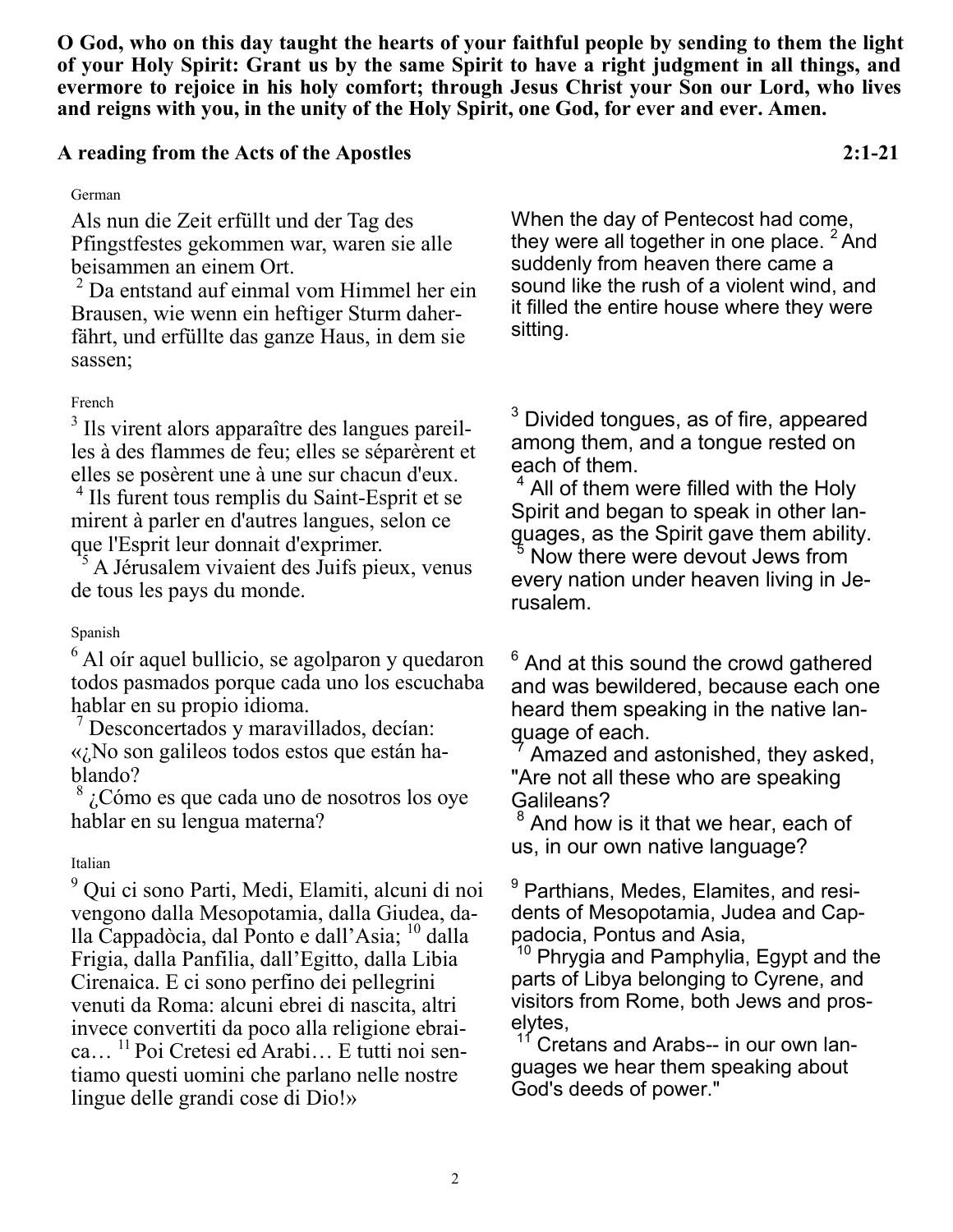#### Portuguese

 $12$  Estavam todos muito admirados, sem saberem o que pensar, e perguntavam-se: "Que quer isto dizer?"

<sup>13</sup> Mas outros diziam, a fazer troça: "Eles estäo mas é bêbedos!"

<sup>14</sup> Entäo Pedro levantou-se com os outros onze apóstolos e disse em alta voz à multidäo: "Homens da Judeia e todos os que moram em Jerusalém, prestem bem atençäo e escutem o que eu vou dizer.

#### Greek

15. οὐ γὰρ, ὡς ὑμεῖς ὑπολαμβάνετε, οὗτοι μεθύουσιν· ἔστι γὰρ ὥρα τρίτη τῆς ἡμέρας· <sup>16.</sup> ἀλλὰ τοῦτό ἐστι τὸ εἰρημένον διὰ τοῦ προφήτου Ἰωὴλ, <sup>17</sup>. ''Καὶ ἔσται ἐν ταῖς ἐσχάταις ἡμέραις, λέγει ὁ Θεὸς, ἐκχεῶ ἀπὸ τοῦ πνεύματός μου ἐπὶ πᾶσαν σάρκα, καὶ προφητεύσουσιν οἱ υἱοὶ ὑμῶν καὶ αἱ θυγατέρες ὑμῶν· καὶ οἱ νεανίσκοι ὑμῶν ὁράσεις ὄψονται, καὶ οἱ πρεσβύτεροι ὑμῶν ἐνύπνια ἐνυπνιασθήσονται,

<sup>18</sup>Even upon my slaves, both men and women, in those days I will pour out my Spirit; and they shall prophesy.  $\frac{19}{2}$ And I will show portents in the heaven above and signs on the earth below, blood, and fire, and smoky mist. <sup>20</sup>The sun shall be turned to darkness and the moon to blood, before the coming of the Lord's great and glorious day. <sup>21</sup>Then everyone who calls on the name of the Lord shall be saved.'

*Readers* Hear what the Spirit is saying to God's people. *People* **Thanks be to God.**

#### **Psalm 104: 25-32** *Gevert-10*

25 O Lord, how manifold are your works! \* in wisdom you have made them all; the earth is full of your creatures.

26 Yonder is the great and wide sea with its living things too many to number, \* creatures both small and great.

27 There move the ships, and there is that Leviathan, \* which you have made for the sport of it.

 $12$  All were amazed and perplexed, saying to one another, "What does this mean?"

 $13$  But others sneered and said, "They are filled with new wine."

But Peter, standing with the eleven, raised his voice and addressed them, "Men of Judea and all who live in Jerusalem, let this be known to you, and listen to what I say.

 $15$  Indeed, these are not drunk, as you suppose, for it is only nine o'clock in the morning.

 $16$  No, this is what was spoken through the prophet Joel:

'In the last days it will be, God declares, that I will pour out my Spirit upon all flesh, and your sons and your daughters shall prophesy, and your young men shall see visions, and your old men shall dream dreams.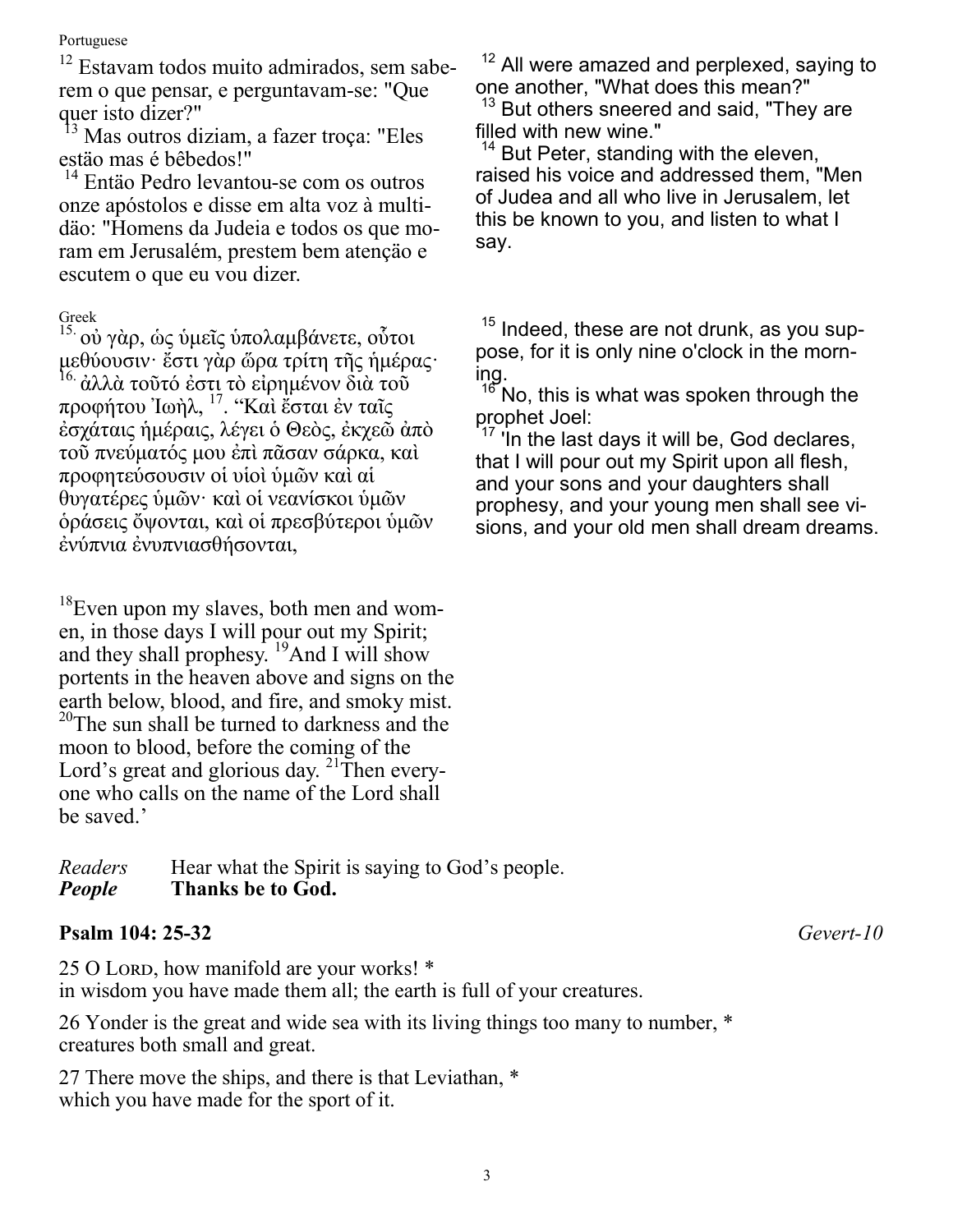28 All of them look to you \* to give them their food in due season.

29 You give it to them; they gather it; \* you open your hand, and they are filled with good things.

30 You hide your face, and they are terrified; \* you take away their breath, and they die and return to their dust.

31 You send forth your Spirit, and they are created; \* and so you renew the face of the earth.

32 May the glory of the LORD endure for ever; \* may the LORD rejoice in all his works.

| <b>Gradual Hymn 513</b> Like the murmur of the dove's song | <i>Bridegroom</i> |
|------------------------------------------------------------|-------------------|
|                                                            |                   |

# *Pastor* The Holy Gospel of our Lord Jesus Christ according to John **14:8-17** *People* **Glory to you, Lord Christ.**

**Gospel Acclamation** "Alleluia*" (see pew card)*Christine Gevert (2017)

Philip said to Jesus, "Lord, show us the Father, and we will be satisfied." Jesus said to him, "Have I been with you all this time, Philip, and you still do not know me? Whoever has seen me has seen the Father. How can you say, `Show us the Father'? Do you not believe that I am in the Father and the Father is in me? The words that I say to you I do not speak on my own; but the Father who dwells in me does his works. Believe me that I am in the Father and the Father is in me; but if you do not, then believe me because of the works themselves. Very truly, I tell you, the one who believes in me will also do the works that I do and, in fact, will do greater works than these, because I am going to the Father. I will do whatever you ask in my name, so that the Father may be glorified in the Son. If in my name you ask me for anything, I will do it.

"If you love me, you will keep my commandments. And I will ask the Father, and he will give you another Advocate, to be with you forever. This is the Spirit of truth, whom the world cannot receive, because it neither sees him nor knows him. You know him, because he abides with you, and he will be in you."

Pastor The Gospel of the Lord. *People* **Praise to you, Lord Christ***.*

**The Sermon** The Rev. Heidi Truax

# **A Time of Silent Reflection**

# **The Apostles' Creed**

**I believe in God, the Father almighty, creator of heaven and earth. I believe in Jesus Christ, his only Son, our Lord. He was conceived by the power of the Holy Spirit and born of the Virgin Mary. He suffered under Pontius Pilate, was crucified, died, and was buried. He descended to the dead. On the third day he rose again. He ascended into heaven, and is seated at the right hand of the Father. He will come again to judge the living and the dead. I believe in the Holy Spirit, the holy catholic Church, the communion of saints, the forgiveness of sins, the resurrection of the body, and the life everlasting. Amen.**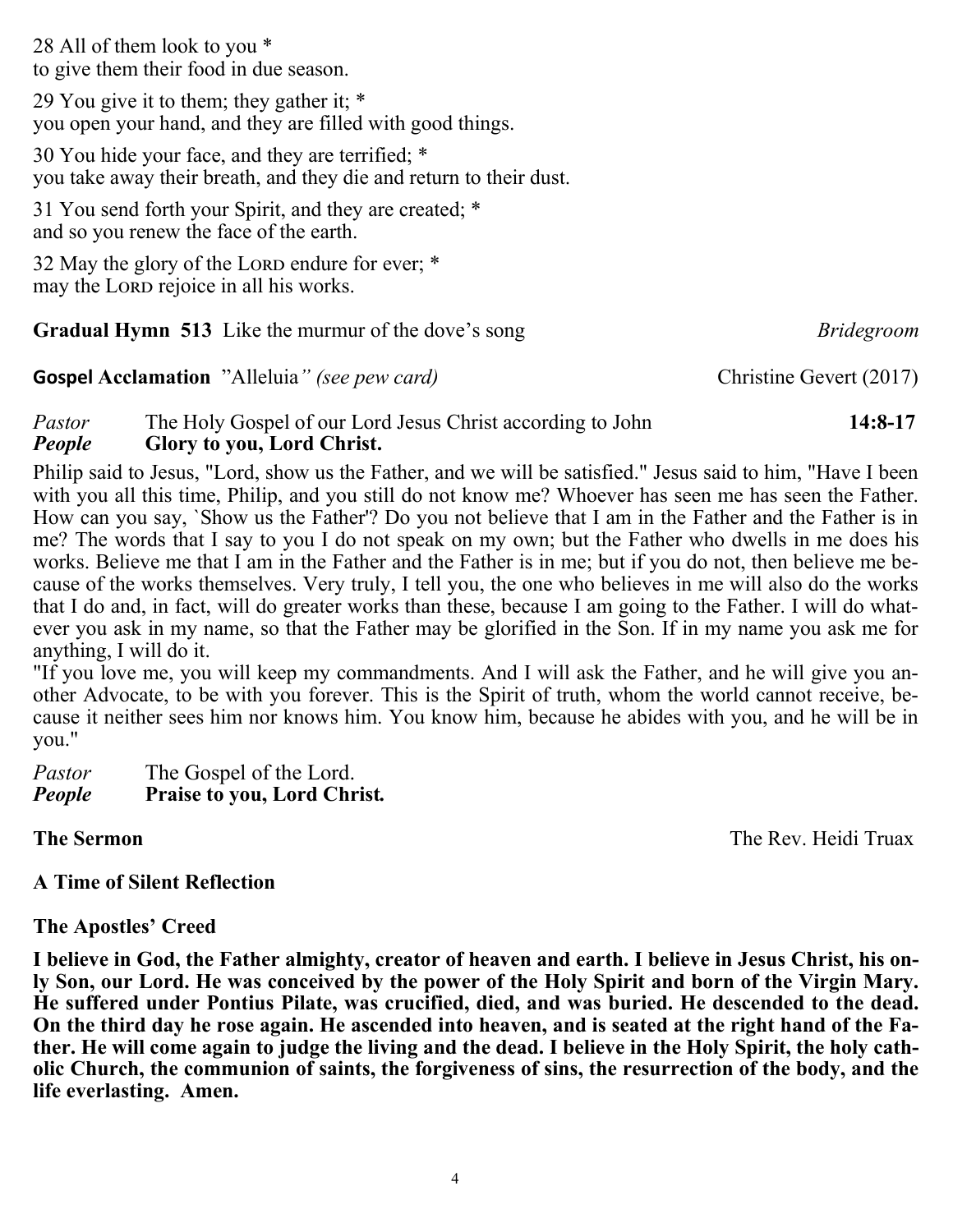# **The Prayers of the People**

With all our heart and with all our mind, let us pray to the Lord, saying "Lord, have mercy."

For the peace of the world, for the welfare of the Holy Church of God and for the unity of all peoples, let us pray to the Lord.

# **Lord, have mercy.**

For our President, Joe, for our Governors, Charlie, Kathy and Ned, for the leaders of the nations, and for all in authority, let us pray to the Lord.

# **Lord, have mercy.**

For the aged and infirm, for the widowed and orphans, and for the sick and the suffering especially *(we read from the list and leave time for other names to be added,)* let us pray to the Lord. **Lord, have mercy.**

For all those things for which we are thankful *(we leave time to lift up thanksgivings)* and for those on our parish cycle of prayer; Martha and Michael Nesbitt, Keith Nolan, and for their families, let us pray to the Lord.

# **Lord, have mercy.**

For the poor and the oppressed, for the unemployed and the destitute, for prisoners and captives, and for all who remember and care for them, let us pray to the Lord.

# **Lord, have mercy.**

For all who have died in the hope of the resurrection *(we read from the list and leave time for names to be added,)* and for all the departed, let us pray to the Lord.

# **Lord, have mercy.**

That we may end our lives in faith and hope, without suffering and without reproach, let us pray to the Lord.

# **Lord, have mercy.**

In the communion of saints, let us commend ourselves, and one another, and all our life, to Christ our God.

# **To thee, O Lord our God.**

O Lord our God, accept the fervent prayers of your people; in the multitude of your mercies, look with compassion upon us and all who turn to you for help; for you are gracious, O lover of souls, and to you we give glory, Father, Son and Holy Spirit, now and for ever. **Amen.**

# **The Confession**

**Most merciful God, we confess that we have sinned against you in thought, word and deed, by what we have done, and by what we have left undone. We have not loved you with our whole heart; we have not loved our neighbors as ourselves. We are truly sorry and we humbly repent. For the sake of your Son Jesus Christ, have mercy on us and forgive us; that we may delight in your will, and walk in your ways, to the glory of your Name. Amen.**

# **The Absolution**

Almighty God have mercy on you, forgive you all your sins through our Lord Jesus Christ, strengthen you in all goodness, and by the power of the Holy Spirit keep you in eternal life. **Amen.**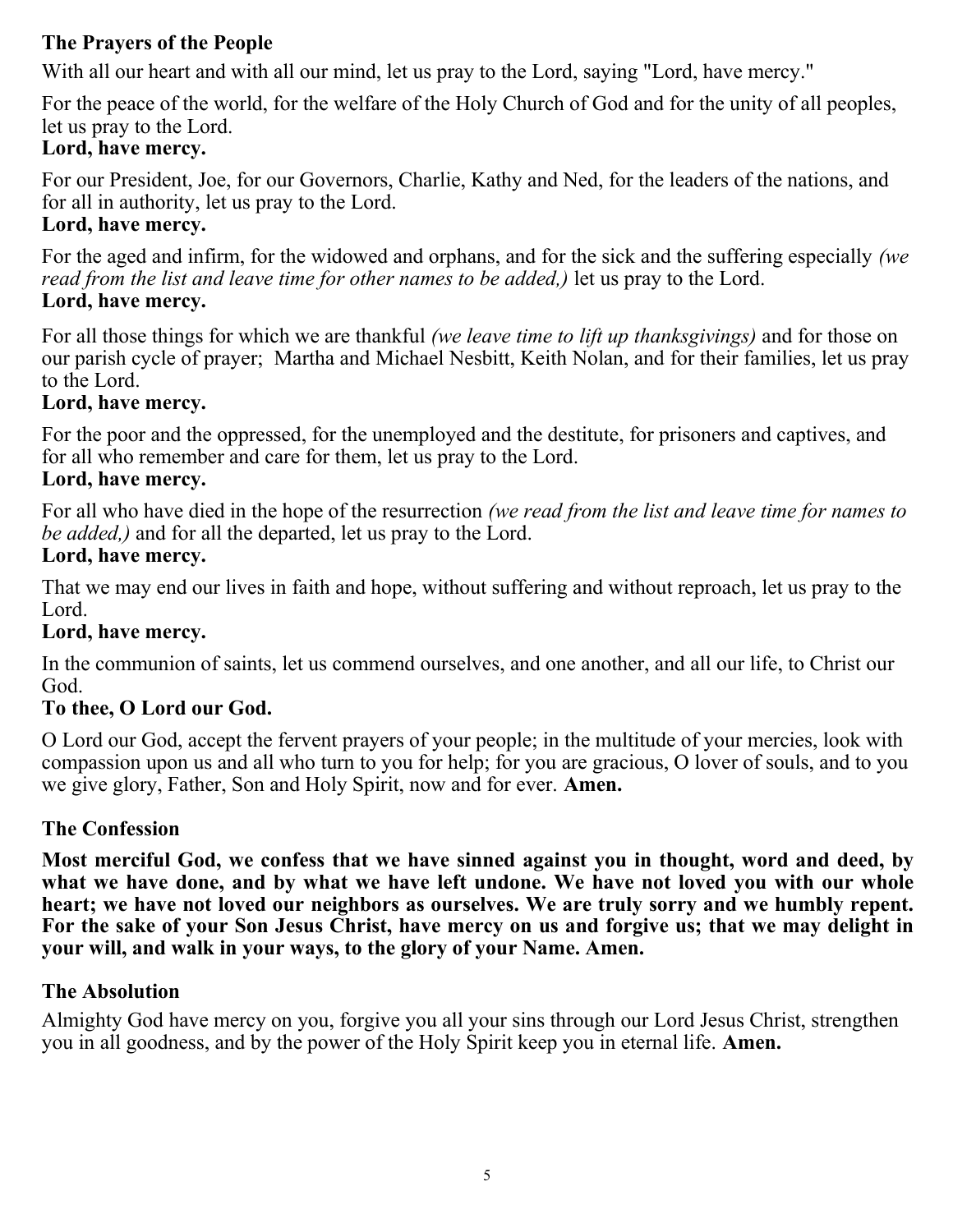#### **The Peace**

*Pastor* The Spirit of the Lord comes upon us to renew us and the face of the whole earth, and to bring us into peace. The Peace of the Lord be always with you*.*

*People* **And also with you.**

#### **The Announcements**

# **The Holy Communion**

**Offertory Hymn 509** Spirit divine, attend our prayers *Nun danket all und bringet Ehr*

**Doxology: Hymn 380, verse 3** *Old 100th*

| Pastor | The Lord be with you.                      |
|--------|--------------------------------------------|
| People | And also with you.                         |
| Pastor | Lift up your hearts.                       |
| People | We lift them to the Lord.                  |
| Pastor | Let us give thanks to the Lord our God.    |
| People | It is right to give God thanks and praise. |

All thanks and praise are yours at all times and in all places, our true and loving God; through Jesus Christ, your eternal Word, the Wisdom from on high by whom you created all things. You laid the foundations of the world and enclosed the sea when it burst out from the womb; you brought forth all creatures of the earth and gave breath to humankind. Wondrous are you, Holy One of Blessing, all you create is a sign of hope for our journey; and so as the morning stars sing your praises we join the heavenly beings and all creation as we shout for joy:

**Holy, Holy, Holy** *(see pew card)* Gevert 2017

**Holy, holy, holy Lord, God of power and might. Heaven and earth are full of your glory, Hosanna in the highest. Blessed is the One who comes in the name of the Lord. Hosanna in the highest.**

Glory and honor are yours, Creator of all, your Word has never been silent; you call a people to yourself, as a light to the nations, you delivered them from bondage and led them to a land of promise. Of your grace, you gave Jesus to be human, to share our life, to proclaim the coming of your reign and give himself for us, a fragrant offering. Through Jesus Christ our Redeemer, you have freed us from sin, brought us into your life, reconciled us to you, and restored us to the glory you intend for us.

We thank you that on the night before he died for us Jesus took bread, and when he had given thanks to you, he broke it, gave to his friends and said: "Take, eat, this is my Body, broken for you. Do this for the remembrance of me."

After supper Jesus took the cup of wine, said the blessing, gave it to his friends and said: "Drink this, all of you: this cup is the New Covenant in my Blood, poured out for you and for all for the forgiveness of sin. Do this for the remembrance of me."

And so remembering all that was done for us: the cross, the tomb, the resurrection and ascension,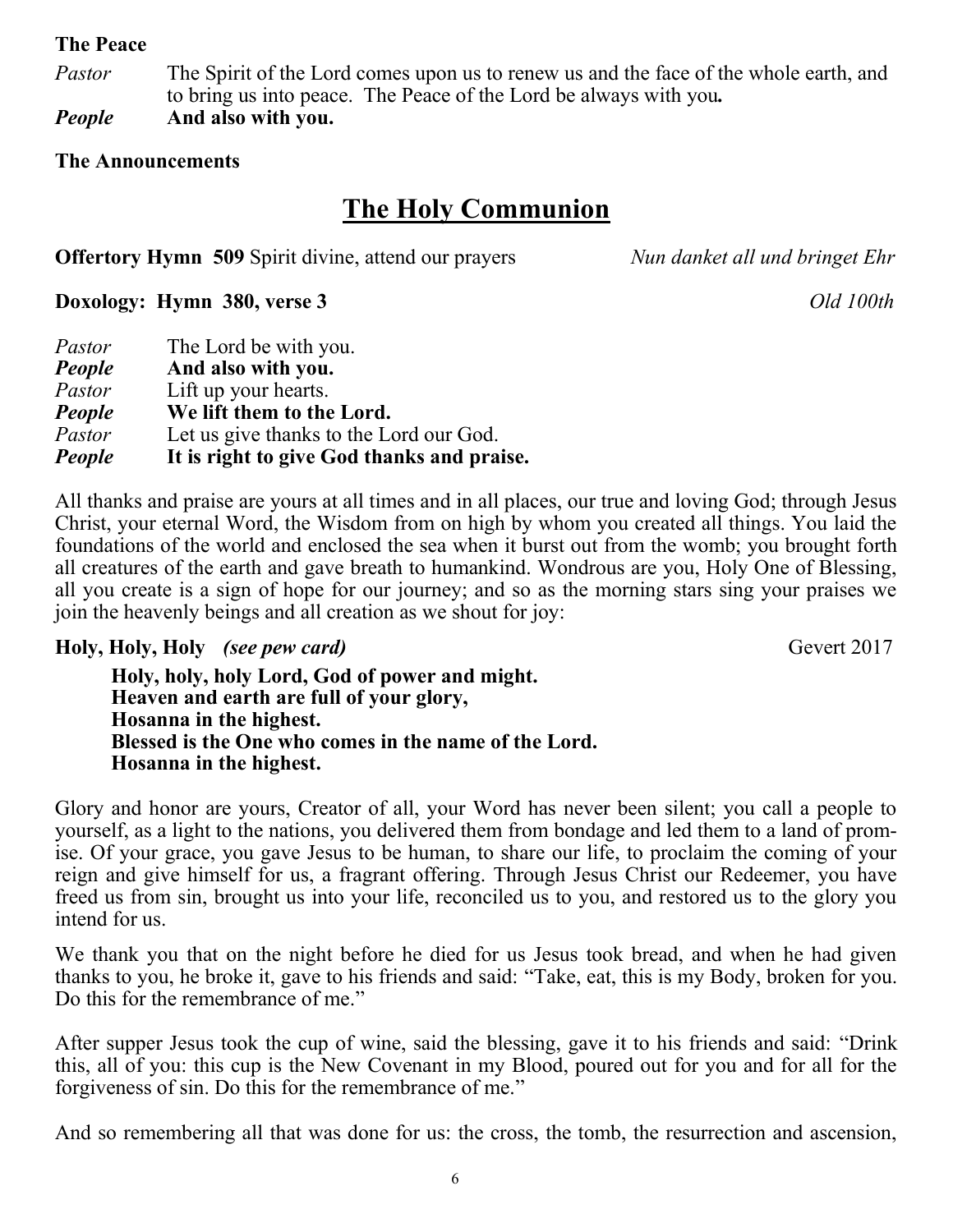longing for Christ's coming in glory, and presenting to you these gifts your earth has formed and human hands have made, we acclaim you, O Christ:

#### **Dying, you destroyed our death. Rising, you restored our life. Christ Jesus, come in glory!**

Send your Holy Spirit upon us and upon these gifts of bread and wine that they may be to us the Body and Blood of your Christ. Grant that we, burning with your Spirit's power, may be a people of hope, justice, and love. Giver of Life, draw us together in the Body of Christ, and in the fullness of time gather us with all your people into the joy of our true eternal home.

Through Christ and with Christ and in Christ, by the inspiration of your Holy Spirit, we worship you our God and Creator in voices of unending praise. Blessed are you now and for ever. **AMEN***.*

**Our Father, who art in heaven, hallowed be thy Name, thy kingdom come, thy will be done, on earth as it is in heaven. Give us this day our daily bread .and forgive us our trespasses, as we forgive those who trespass against us. .And lead us not into temptation, but deliver us from evil for thine is the kingdom, and the power, and the glory, for ever and ever. Amen.**

**Fraction Anthem** *(see pew card)* Gevert 2017

**Communion Anthem "Loquebantur variis linguis" à 7 (part 2)** by Thomas Tallis (c. 1505-1585)

*Latin text* Repleti sunt omnes Spiritu Sancto, et coeperunt loqui.

> Gloria Patri, et Filio, et Spiritui Sancto: Sicut erat in principio, et nunc, et semper, et in sæcula sæculorum. Amen.

*English translation* The Holy Spirit gave them the gift of speech, alleluia.

Glory be to the Father, and to the Son: and to the Holy Ghost; As it was in the beginning, is now, and ever shall be: world without end. Amen. *The Book of Common Prayer, 1662*

# **Postcommunion Prayer**

**O God the Holy Spirit, light to your chosen ones, evermore shine in us. O God the fire of love, evermore burn in us. God the Lord and Giver of Life, evermore live in us. God who gives sevenfold grace, evermore replenish us.**

**As the wind is your symbol, so forward our goings; as the dove, so launch us heavenwards; as water, so purify our spirits; as a cloud, so conquer our temptations; as dew, so revive our life; as fire, so burn away our faults. O God the Holy Spirit, Come!**

*Christina Rosetti (1830-1894)*

**The Blessing**

**Closing Hymn 508** Breathe on me, Breath of God*Nova Vita*

**Postlude** Organ improvisation on tune *Nova Vita*

*The altar flowers this morning are given to the glory of God and memory of Anne and George, and grandparents Helen and Culver Kennedy and Charlotte and Harlow Tuttle by Jane Tuttle.*